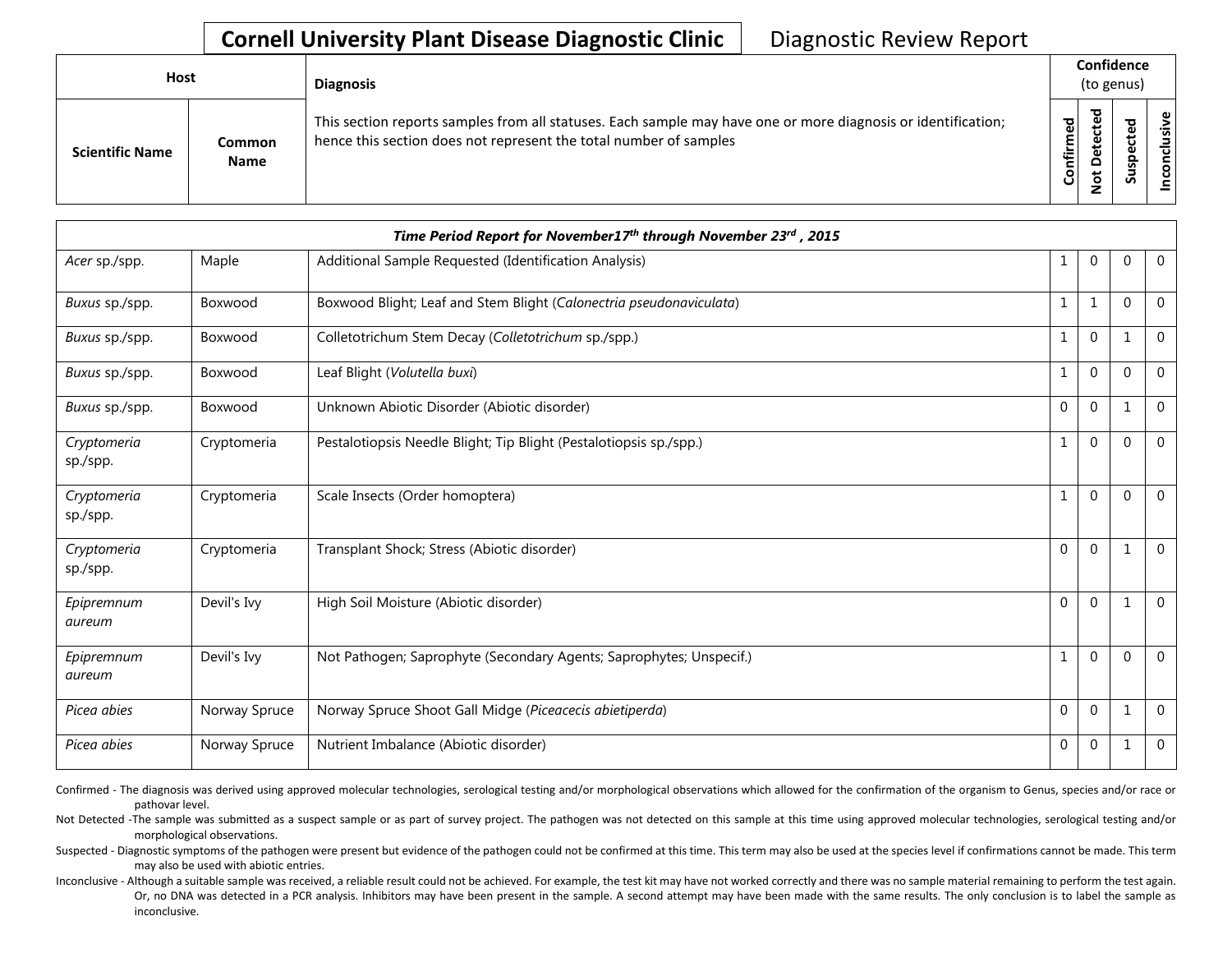## **Cornell University Plant Disease Diagnostic Clinic** | Diagnostic Review Report

| Host                   |                       | <b>Diagnosis</b>                                                                                                                                                                   |                   |   | Confidence<br>(to genus) |                                |
|------------------------|-----------------------|------------------------------------------------------------------------------------------------------------------------------------------------------------------------------------|-------------------|---|--------------------------|--------------------------------|
| <b>Scientific Name</b> | Common<br><b>Name</b> | This section reports samples from all statuses. Each sample may have one or more diagnosis or identification;<br>hence this section does not represent the total number of samples | P<br>Φ<br>Confirm | ъ | ъ<br>ω<br>ω<br>s         | $\mathbf{\omega}$<br>visu<br>ဒ |

| Picea abies              | Norway Spruce           | Scale Insects (Order homoptera)                        | $\mathbf{1}$ | $\mathbf{0}$ | 0            | $\mathbf{0}$   |
|--------------------------|-------------------------|--------------------------------------------------------|--------------|--------------|--------------|----------------|
| Picea pungens            | <b>Blue Spruce</b>      | High Soil Moisture (Abiotic disorder)                  | $\mathbf 0$  | $\mathbf{0}$ | 1            | $\mathbf 0$    |
| Picea pungens            | <b>Blue Spruce</b>      | Root Damage (Abiotic disorder)                         | $\mathbf 0$  | $\mathbf 0$  | $\mathbf{1}$ | $\overline{0}$ |
| Picea pungens            | <b>Blue Spruce</b>      | Unspecified Pathology (Stigmina sp./spp.)              | $\mathbf{1}$ | $\mathbf 0$  | $\Omega$     | $\overline{0}$ |
| Pinus heldreichii        | <b>Bosnian Pine</b>     | Diplodia Tip Blight; Canker (Diplodia sapinea)         | $\mathbf{1}$ | $\mathbf 0$  | $\mathbf{0}$ | $\overline{0}$ |
| Pinus heldreichii        | <b>Bosnian Pine</b>     | Unknown Abiotic Disorder (Abiotic disorder)            | $\Omega$     | $\Omega$     | $\mathbf 1$  | $\mathbf 0$    |
| Poa pratensis            | Bluegrass;<br>Kentucky  | Curvularia Blight; Leaf Spot (Curvularia sp./spp.)     | $\mathbf{1}$ | $\mathbf{0}$ | $\mathbf{0}$ | $\mathbf 0$    |
| Poa pratensis            | Bluegrass;<br>Kentucky  | Drainage Problem (Abiotic disorder)                    | $\Omega$     | $\Omega$     | $\mathbf 1$  | $\mathbf 0$    |
| Poa pratensis            | Bluegrass;<br>Kentucky  | Leptosphaerulina Leaf Spot (Leptosphaerulina sp./spp.) | $\mathbf{1}$ | $\Omega$     | $\Omega$     | $\overline{0}$ |
| Quercus falcata          | Red Oak                 | High Soil Moisture (Abiotic disorder)                  | $\Omega$     | $\Omega$     | 1            | $\mathbf 0$    |
| Quercus falcata          | Red Oak                 | No Pathogen Found (Identification Analysis)            | $\mathbf{1}$ | $\Omega$     | $\Omega$     | $\overline{0}$ |
| Rhododendron<br>sp./spp. | Azalea:<br>Rhododendron | Crown and Root Rot (Phytophthora sp./spp.)             | $\mathbf 0$  | $\mathbf{1}$ | 0            | $\mathbf 0$    |
| Rhododendron<br>sp./spp. | Azalea;<br>Rhododendron | Dieback; Canker; Twig Blight (Botryosphaeria sp./spp.) | $\mathbf 0$  | $\mathbf{0}$ | 1            | $\Omega$       |
|                          |                         |                                                        |              |              |              |                |

Confirmed - The diagnosis was derived using approved molecular technologies, serological testing and/or morphological observations which allowed for the confirmation of the organism to Genus, species and/or race or pathovar level.

Not Detected -The sample was submitted as a suspect sample or as part of survey project. The pathogen was not detected on this sample at this time using approved molecular technologies, serological testing and/or morphological observations.

Suspected - Diagnostic symptoms of the pathogen were present but evidence of the pathogen could not be confirmed at this time. This term may also be used at the species level if confirmations cannot be made. This term may also be used with abiotic entries.

Inconclusive - Although a suitable sample was received, a reliable result could not be achieved. For example, the test kit may have not worked correctly and there was no sample material remaining to perform the test again. Or, no DNA was detected in a PCR analysis. Inhibitors may have been present in the sample. A second attempt may have been made with the same results. The only conclusion is to label the sample as inconclusive.